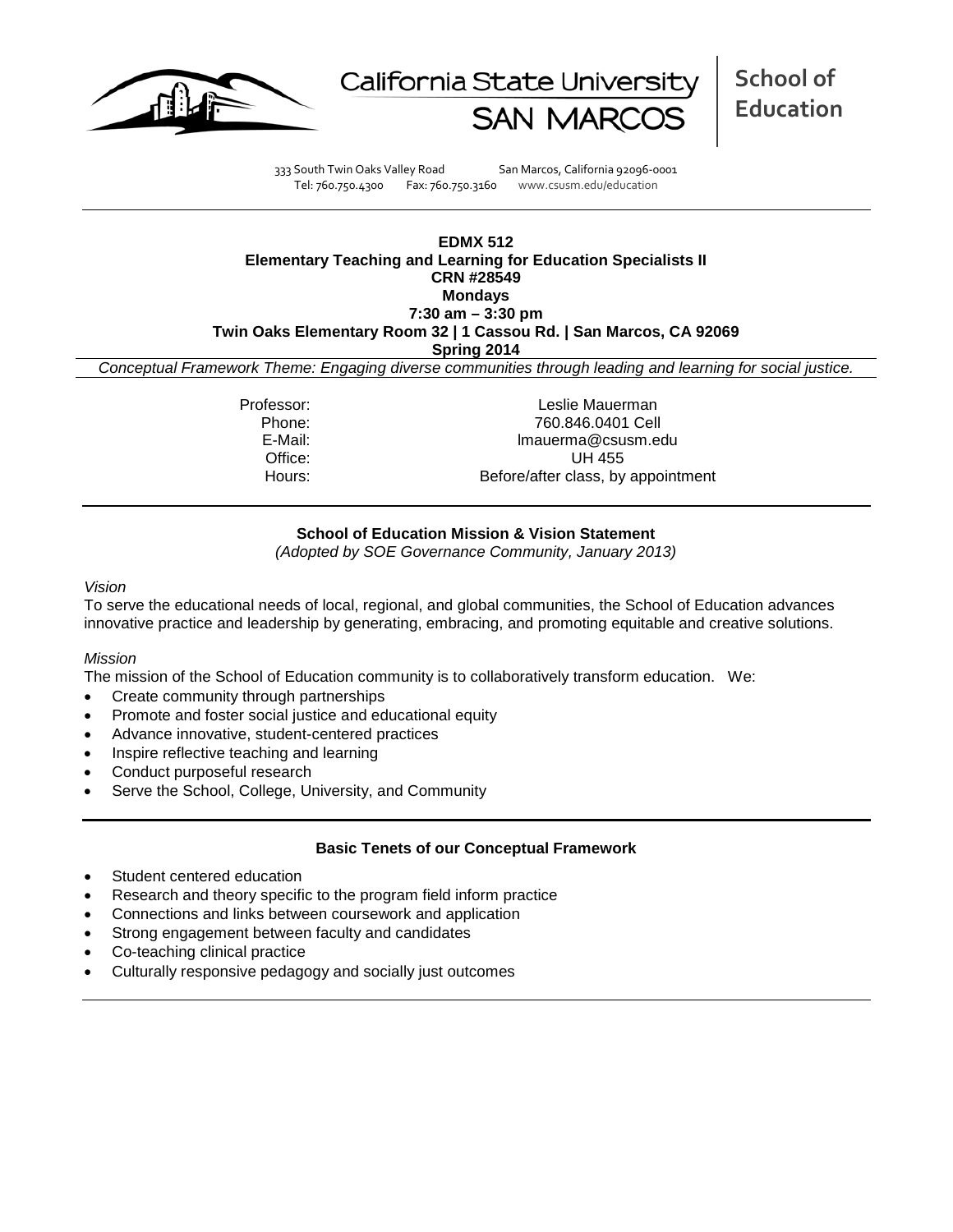# **COURSE DESCRIPTION**

Provides opportunities to apply learning theories to educational practice; to develop universally designed lessons; and to utilize appropriate teaching strategies for differentiating and accommodating learning differences of students with disabilities and other learning challenges. Candidates are introduced to special education prereferral and referral processes, and characteristics of students with disabilities. Enrollment Restriction: Admission to the Education Specialist Credential Program.

Mauerman: EDMX 512 - Focuses on developing an advanced understanding of learning theory and instructional practice in technology-integrated and inclusive elementary classrooms. This course is aligned with California's SB 2042 Standards. Course features include specific assignments and lectures designed to meet CCTC Education Specialist Common Program Standards that address specific skill set development for the Educational Specialist.

## **Course Prerequisites**

Admission to the School of Education and admission to the Concurrent Program. EDMS 511 and Consent of Program Coordinator

## **Course Objectives**

Hardman, M., Drew, C. & Egan, M. (2011). *Human exceptionality: School, community and family (*10<sup>th</sup> Ed.). Belmont, CA: Wadsworth Cengage Learning. (Used in EDMX 511)

Snell, M., & Brown, F. (2011*). Instruction of children with severe disabilities*. Upper Saddle River, NJ: Pearson Education, Inc. (Used in EDMX 511)

Thousand, J.S., Villa, R. A. & Nevin, A. I. (2007*). Differentiating instruction: Collaboratively planning and teaching for universally designed learning.* Thousand Oaks, CA: Corwin Press (Used in EDMX 511)

Villa, R. A., & Thousand, J. S. (2005). *Creating an inclusive school* (2<sup>nd</sup> ed.). Alexandria, VA: ASCD. (Repeat use text from EDUC 350)

McCarney, Wunderlich. (2006) *PRE-REFERRAL INTERVENTION* MANUAL *(*PRIM*)*. *3rd Ed.* Hawthorne Educational Services

## **Required Media & Technology**

-Teach Like a Champion videos:<http://www.youtube.com/watch?v=r1CMvuFLfxc>

-Twin Oaks Elementary School web site:<http://www.smusd.org/Domain/928>

-Tomlinson, C. A. (1999). *The differentiated classroom: Responding to the needs of all learners.* Alexandria, VA: Association for Supervision and Curriculum Development. **Available free e-book online at this site through CSUSM library:** 

[http://pac.csusm.edu/search~S5?/atomlinson/atomlinson/1%2C27%2C52%2CB/frameset&FF=atomlinson+carol+](http://pac.csusm.edu/search~S5?/atomlinson/atomlinson/1%2C27%2C52%2CB/frameset&FF=atomlinson+carol+a&1%2C%2C8) [a&1%2C%2C8](http://pac.csusm.edu/search~S5?/atomlinson/atomlinson/1%2C27%2C52%2CB/frameset&FF=atomlinson+carol+a&1%2C%2C8) 

# **TaskStream Account**

The School of Education uses TaskStream to manage candidate data regarding TPEs, clinical practice, signature assignments, and professional disposition assessments. Concurrent candidates must be enrolled in TaskStream throughout the Multiple Subject, Mild/Moderate and Moderate/Severe Education Specialist program(s). Enrollment fees are paid by going to [www.taskstream.com](https://copilot.csusm.edu/owa/redir.aspx?C=JQGRF98_YUaQtaUmRLCQfVWnwmJwxs9IDInTVMhk81xWIUA7hRT2uY6jlnFWAAXDSUJtKsld_Qs.&URL=http%3a%2f%2fwww.taskstrem.com) and registering for at least one year. Concurrent candidates and candidates completing both the Mild/Moderate and Moderate/Severe credentials must enroll for a minimum of two years. After enrolling, to access the Education Specialist program from the Taskstream home page ( this is noted by a small 'globe with children holding hands' icon), find the Self-Enrollment area and click the **Enter Code** button. Then enter the word '**preliminary'** and the program code which is available from the instructor. If this is the correct program, click the **Enroll** button. The Education Specialist program now will appear on individual TaskStream home page upon log in. Be certain to note enrollment name and password. Plan to enroll by the end of the first week of class.

### **Authorization to Teach English Learners**

This credential program has been specifically designed to prepare teachers for the diversity of languages often encountered in California public school classrooms. The authorization to teach English learners is met through the infusion of content and experiences within the credential program, as well as additional coursework. Candidates successfully completing this program receive a credential with authorization to teach English learners. *(Approved by CCTC in SB 2042 Program Standards, August 02)*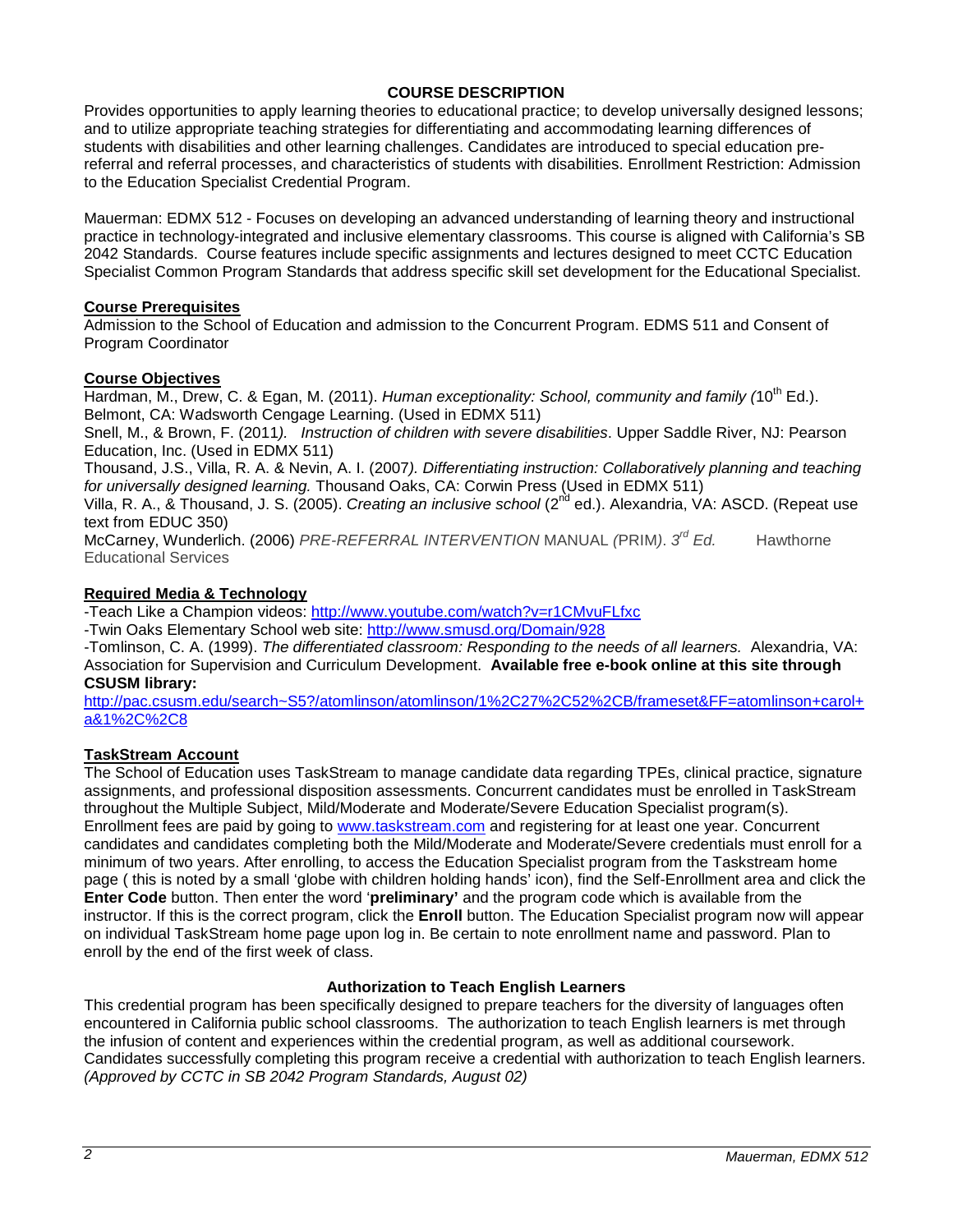## **STUDENT LEARNING OUTCOMES**

# **Teacher Performance Expectation (TPE) Competencies**

The course objectives, assignments, and assessments have been aligned with the CTC standards for Multiple Subject, with hybrid assignments and expectations for Concurrent candidates who continue into Special Education Credential requirements. This course is designed to help teachers seeking a California teaching credential to develop the skills, knowledge, and attitudes necessary to assist schools and district in implementing effective programs for all students. The successful candidate will be able to merge theory and practice in order to realize a comprehensive and extensive educational program for all students. Candidates may view the full text of the TPEs as well as the forms used for candidate assessments at this website:

<http://www.csusm.edu/education/ClinicalPractice/HandbookMS.html>

All candidates will be provided instruction and will be required to *formally address* the following TPEs in this course:

### **TPE 6D – Developmentally Appropriate Teaching Practices for Education Specialists**

Education Specialist candidates demonstrate the ability to set student expectations based on their knowledge of typical and atypical development. Candidates develop and implement behavior support plans and accommodations that promote successful inclusion for students with disabilities within the general education setting, as well as plans that are specific for age appropriateness and severity of the disability. Candidates for a Educational Specialist Credential know and use principles of universal design to differentiate instruction and develop accommodations and modifications in curriculum, assessment, and instruction in order to ensure that special populations including students with identified disabilities, students with behavior intervention plans, and students considered gifted and talented have access to and actively participate in the general education core curriculum. They can articulate the rationale for inclusive educational opportunities for all students. They are familiar with major disability characteristics and strategies for accommodating those differences in the classroom. They know the eligibility criteria for special services (e.g., special education, gifted and talented services). They are familiar with their legal and ethical responsibility to participate in the Individual Education Program (IEP) process and implement students' IEPs with integrity. They use pre-referral processes, such as the Student Success Team (formerly Student Study Team) and consultation with general and special education colleagues to minimize referral of students to special education or other exceptional services. They collaborate with special educators and other specialized support personnel to plan, teach, and assess students with special characteristics for whom they are responsible. They use natural peer supports (e.g., partner learning, peer tutoring, classroom meetings), collaborative teaching and learning methods, and other appropriate materials and technologies (including assistive technologies) to a) create a caring classroom community in which students value one another's differences, b) develop the social competence of and relationships among class members, and c) meet the educational and social/emotional needs of individual students.

### **TPE 8: Learning About Students**

Candidates for a Teaching Credential draw upon an understanding of patterns of child and adolescent development to understand their students. Using formal and informal methods, they assess students' prior mastery of academic language abilities, content knowledge, and skills, and maximize learning opportunities for all students. Through interpersonal interactions, they learn about students' abilities, ideas, interests and aspirations. They encourage parents to become involved and support their efforts to improve student learning. They understand how multiple factors, including gender and health, can influence students' behavior, and understand the connections between students' health and their ability to learn.Based on assessment data, classroom observation, reflection and consultation, they identify students needing specialized instruction, including students whose physical disabilities, learning disabilities, or health status require instructional adaptations, and students who are gifted**.** 

### **TPE 9 – Instructional planning**

Candidates for a Teaching Credential plan instruction that is comprehensive in relation to the subject matter to be taught and in accordance with state-adopted academic content standards for students. They establish clear long-term and short-term goals for student learning, based on state and local standards for student achievement as well as on students' current levels of achievement. They use explicit teaching methods such as direct instruction and inquiry to help students meet or exceed grade level expectations. They plan how to explain content clearly and make abstract concepts concrete and meaningful. They understand the purposes, strengths and limitations of a variety of instructional strategies, including examining student work, and they improve their successive uses of the strategies based on experience and reflection. They sequence instruction so the content to be taught connects to preceding and subsequent content. In planning lessons, they select or adapt instructional strategies, grouping strategies, and instructional material to meet student learning goals and needs. Candidates connect the content to be learned with students' linguistic and cultural backgrounds, experiences, interests, and developmental learning needs to ensure that instruction is comprehensible and meaningful. To accommodate varied student needs, they plan differentiated instruction. When support personnel, such as aides and volunteers are available, they plan how to use them to help students reach instructional goals.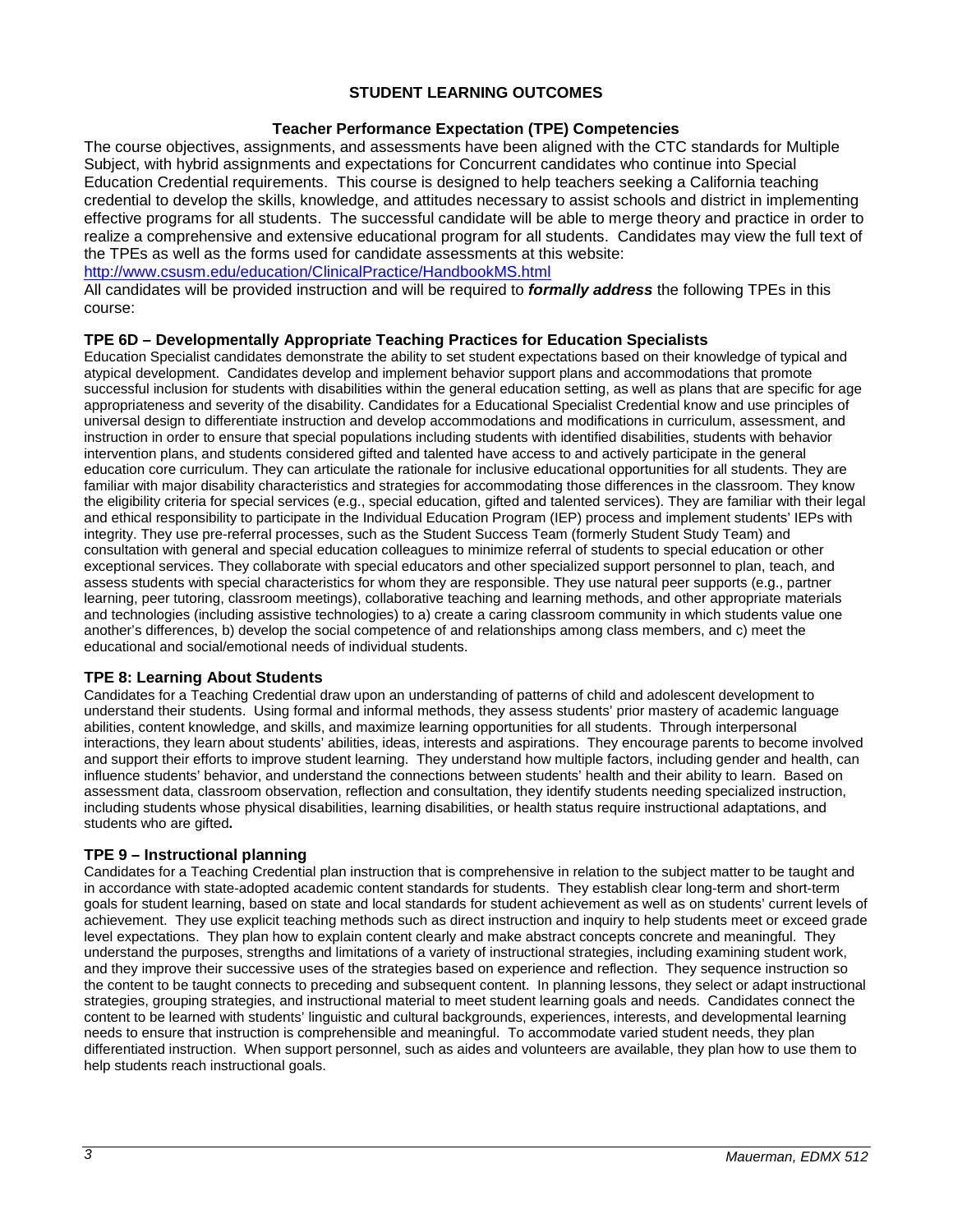## **TPE 10 – Instructional Time**

Candidates for a Teaching Credential allocate instructional time to maximize student achievement in relation to state-adopted academic content standards for students, instructional goals and scheduled academic tasks. They establish procedures for routine tasks and manage transitions to maximize instructional time. Based on reflection and consultation, they adjust the use of instructional time to optimize the learning opportunities and outcomes for all students.

Candidates demonstrate the ability to coordinate, direct and communicate effectively with other special education service providers, general education teachers, paraprofessionals/instructional assistants, and volunteers for useful instructional activities.

## **CSUSM Local TPE 14 – Educational Technology**

Candidates plan and design effective learning environments and experiences supported by technology. Candidates implement curriculum plans that include methods and strategies for applying technology to maximize student learning.

Candidates use technology to enhance their productivity and professional practice.

## **California Teacher Performance Assessment (CalTPA)**

Beginning July 1, 2008 all California credential candidates must successfully complete a state-approved system of teacher performance assessment (TPA), to be embedded in the credential program of preparation. At CSUSM this assessment system is called the CalTPA or the TPA for short.

To assist your successful completion of the TPA, a series of informational seminars are offered over the course of the program. TPA related questions and logistical concerns are to be addressed during the seminars. Your attendance to TPA seminars will greatly contribute to your success on the assessment.

Additionally, SoE classes use common pedagogical language, lesson plans (lesson designs), and unit plans (unit designs) in order to support and ensure your success on the TPA and more importantly in your credential program.

The CalTPA Candidate Handbook, TPA seminar schedule, and other TPA support materials can be found on the SoE website: <http://www.csusm.edu/education/CalTPA/ProgramMaterialsTPA.html>

EDMX 512 will include specific pedagogy to address and prepare candidates for TPA 3 and TPA 4.

# **GENERAL CONSIDERATIONS**

### **Assessment of Professional Dispositions**

Assessing a candidate's dispositions within a professional preparation program is recognition that teaching and working with learners of all ages requires not only specific content knowledge and pedagogical skills, but positive attitudes about multiple dimensions of the profession. The School of Education has identified six dispositions – social justice and equity, collaboration, critical thinking, professional ethics, reflective teaching and learning, and life-long learning—and developed an assessment rubric. For each dispositional element, there are three levels of performance - *unacceptable*, *initial target*, and *advanced target*. The description and rubric for the three levels of performance offer measurable behaviors and examples.

The assessment is designed to provide candidates with ongoing feedback for their growth in professional dispositions and includes a self-assessment by the candidate. The dispositions and rubric are presented, explained and assessed in one or more designated courses in each program as well as in clinical practice. Based upon assessment feedback candidates will compose a reflection that becomes part of the candidate's Teaching Performance Expectation portfolio. Candidates are expected to meet the level of *initial target* during the program.

### **School of Education Attendance Policy**

Due to the dynamic and interactive nature of courses in the School of Education, all candidates are expected to attend all classes and participate actively. At a minimum, candidates must attend more than 80% of class time, or s/he may not receive a passing grade for the course at the discretion of the instructor. Individual instructors may adopt more stringent attendance requirements. For EDMX 512, since concurrent courses are full day classes, representing two class sessions, a half-day absence equals a full class session missed. Any part of the class is noted as a partial absence, even with Dr. notice. Should the candidate have extenuating circumstances, s/he should contact the instructor as soon as possible. *(Adopted by the COE Governance Community, December, 1997).*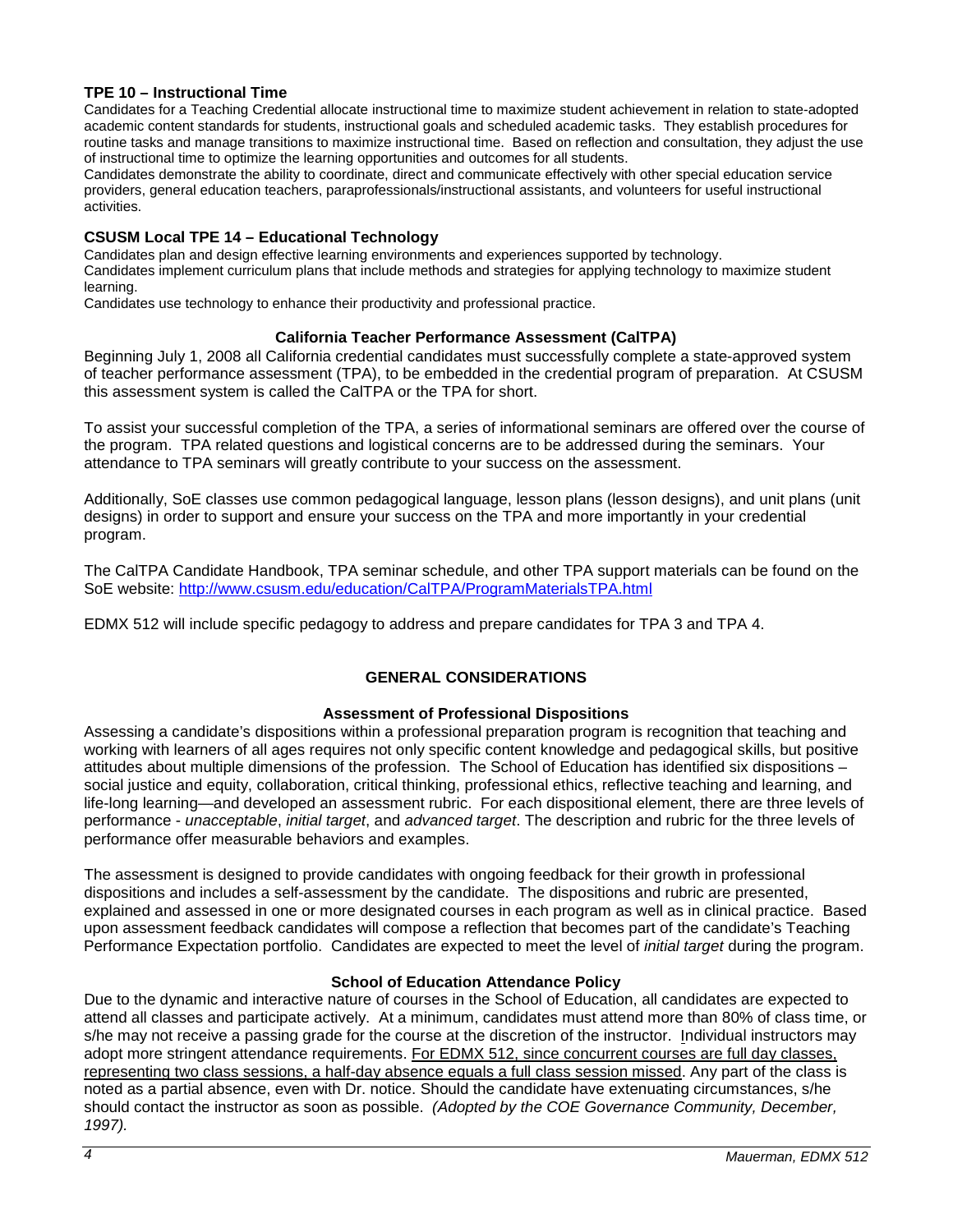### **Students with Disabilities Requiring Reasonable Accommodations**

Candidates with disabilities who require reasonable accommodations must be approved for services by providing appropriate and recent documentation to the Office of Disable Student Services (DSS). This office is located in Craven Hall 4300, and can be contacted by phone at (760) 750-4905, or TTY (760) 750-4909. Candidates authorized by DSS to receive reasonable accommodations should meet with their instructor during office hours or, in order to ensure confidentiality, in a more private setting.

# **All University Writing Requirement**

In keeping with the All-University Writing Requirement, all concurrent courses include a writing component of at least 2,500 words (approximately). This is met through written assignments, posted in the Cougar Course online companion class; in EDMX 512, this occurs through weekly journal entries, reading responses, lesson plan development, IEP goal simulations, month-long unit , Annual curriculum map, and an in-depth disabling condition report.

# **CSUSM Academic Honesty Policy**

"Students will be expected to adhere to standards of academic honesty and integrity, as outlined in the Student Academic Honesty Policy. All written work and oral presentation assignments must be original work. All ideas/materials that are borrowed from other sources must have appropriate references to the original sources. Any quoted material should give credit to the source and be punctuated with quotation marks.

Students are responsible for honest completion of their work including examinations. There will be no tolerance for infractions. If you believe there has been an infraction by someone in the class, please bring it to the instructor's attention. The instructor reserves the right to discipline any student for academic dishonesty in accordance with the general rules and regulations of the university. Disciplinary action may include the lowering of grades and/or the assignment of a failing grade for an exam, assignment, or the class as a whole."

Incidents of Academic Dishonesty will be reported to the Dean of Students. Sanctions at the University level may include suspension or expulsion from the University.

### **Plagiarism:**

As an educator, it is expected that each candidate will do his/her own work, and contribute equally to group projects and processes. Plagiarism or cheating is unacceptable under any circumstances. If you are in doubt about whether your work is paraphrased or plagiarized see the Plagiarism Prevention for Students website [http://library.csusm.edu/plagiarism/index.html.](http://library.csusm.edu/plagiarism/index.html) If there are questions about academic honesty, please consult the University catalog.

### **Use of Technology**

Candidates are expected to demonstrate competency in the use of various forms of technology (i.e. word processing, electronic mail, Moodle, use of the Internet, and/or multimedia presentations). Specific requirements for course assignments with regard to technology are at the discretion of the instructor. Keep a digital copy of all assignments for use in your teaching portfolio. All assignments will be submitted online, and some will be submitted in hard copy as well. Details will be given in class.

### **Electronic Communication Protocol**

Electronic correspondence is a part of your professional interactions. If you need to contact the instructor, e-mail is often the easiest way to do so. It is my intention to respond to all received e-mails in a timely manner. Please be reminded that e-mail and on-line discussions are a very specific form of communication, with their own nuances and etiquette. For instance, electronic messages sent in all upper case (or lower case) letters, major typos, or slang, often communicate more than the sender originally intended. With that said, please be mindful of all e-mail and on-line discussion messages you send to your colleagues, to faculty members in the School of Education, or to persons within the greater educational community. All electronic messages should be crafted with professionalism and care.

Things to consider:

- Would I say in person what this electronic message specifically says?
- How could this message be misconstrued?
- Does this message represent my highest self?
- Am I sending this electronic message to avoid a face-to-face conversation?

In addition, if there is ever a concern with an electronic message sent to you, please talk with the author in person in order to correct any confusion.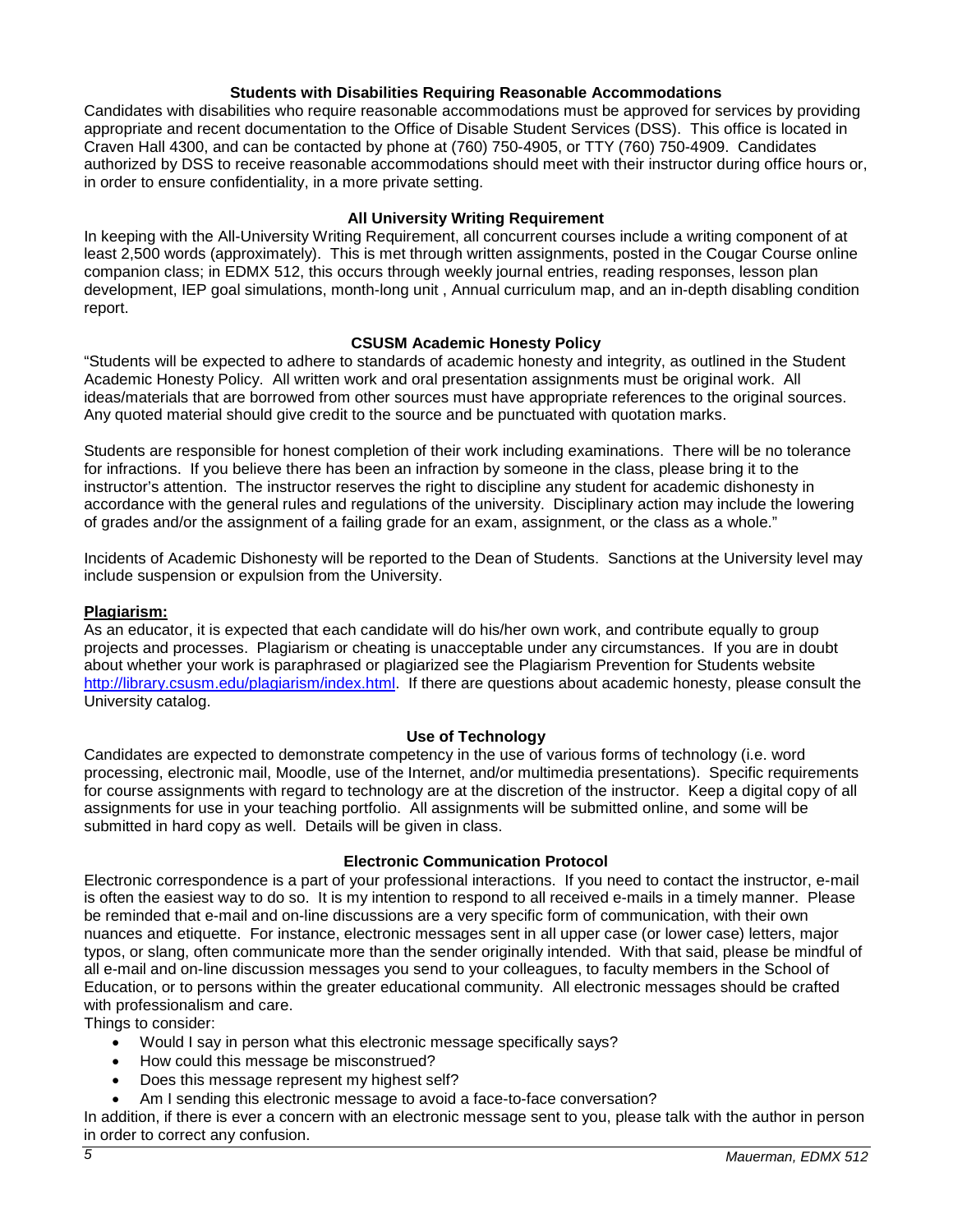# **COURSE REQUIREMENTS**

| Journal Entry/Tutoring Session Reflections          | Indiv       | 14 points |
|-----------------------------------------------------|-------------|-----------|
| SST Outside Group Simulation and Debrief            | Group       | 10 points |
| In- depth Sp Ed Topic In depth Presentation         | Indiv       | 10 points |
| SpEd Resource Binder II Resubmit w detailed entries | Indiv       | 5 points  |
| Assessment Differentiation Chart                    | Group       | 7 points  |
| SpEd Characteristics & Resource Manual Complete     | Group/Indiv | 5 points  |
| Strategic Behavior/Classroom Management             | Group       | 7 points  |
| <b>IEP</b> Process Simulation                       | Group/Indiv | 16 points |
| One Month Curriculum Map/Unit Planning Calendar     | Group/Indiv | 10 points |
| Attendance/Participation & Prof. Effectiveness      | Indiv       | 16 points |

### **Grading Standards**

| No A+ possible  | $A = 95-100$      | $A - = 90-94$   |
|-----------------|-------------------|-----------------|
| $B+ = 87-89$    | $B = 83 - 86$     | $B - = 80 - 82$ |
| $C_{+}$ = 77-79 | $C = 73-76$       | $C - = 70-72$   |
| $D = 60 - 69$   | $F = 59$ or lower |                 |
|                 |                   |                 |

Please note that an A is earned for points achieved above 95.

### **Assignment Overview**

## **Journal Entry/Session Reflections 14 points**

Throughout the course, candidates will submit session reflections and journal entries dealing with a variety relevant course topics. These submissions are graded and worth 2 points per week for 7 weeks. The directions for completing each of these entries are embedded in the module for each week of the companion Cougar Course. Be certain to complete the reflections on time so as to not impede the discussion or forward movement in this course.

# **In-depth Individual Condition Lesson/Presentation 10 points**

Educational Specialist Candidates will research and develop a lesson/lecture with media (PPT) for colleagues as assigned regarding one specific condition as outlined in Federal Definitions of categorical service for eligible students. This information will be compiled and added to the Characteristics/Strategies Matrix notebook to serve as a best practice resource and will include a hard-copy resource page for teachers, parents and students.

# **SST Group Simulation Project - Partially Online 10 points**

Candidates will complete online lecture and review demonstration of a simulated SST meeting by peers, and then develop a complete summary of a simulated SST meeting for an assigned child demonstrating specific behaviors, characteristics and symptoms. The team is to address all aspects of the SST process and to develop strategies to support this student, and then present the detailed summary to the class.

# **Differentiated [Content-Process] Assessment Chart – Group Project 7 points**

Using prepared materials from texts and course media, each team is to design a solutions-based approach to differentiated assessment techniques for a variety of behaviors and conditions that meet a specific assigned criterion. In-class activity to support skills required for high stakes assessment.

# **Strategic Behavior/Classroom Management – Group Project 7 points**

Using the PRIM Manual and course media and articles, teams develop a Resource chart to be shared with other candidates which offers 'At-A-Glance strategies for general and specialist teachers to employ in meeting the needs of a fully inclusive classroom

# **Conditions & Strategies Resource Binder 10 points**

In this multi-dimensional assignment, ES/concurrent candidates will demonstrate understanding of each of the 14 federally defined areas of service to student diagnosed as eligible for Special education services. In addition, candidates will learn how the process of Response to Intervention (and the SST process as presented in EDMX 511) works to ensure quick response to student difficulties occurring in the general education classroom.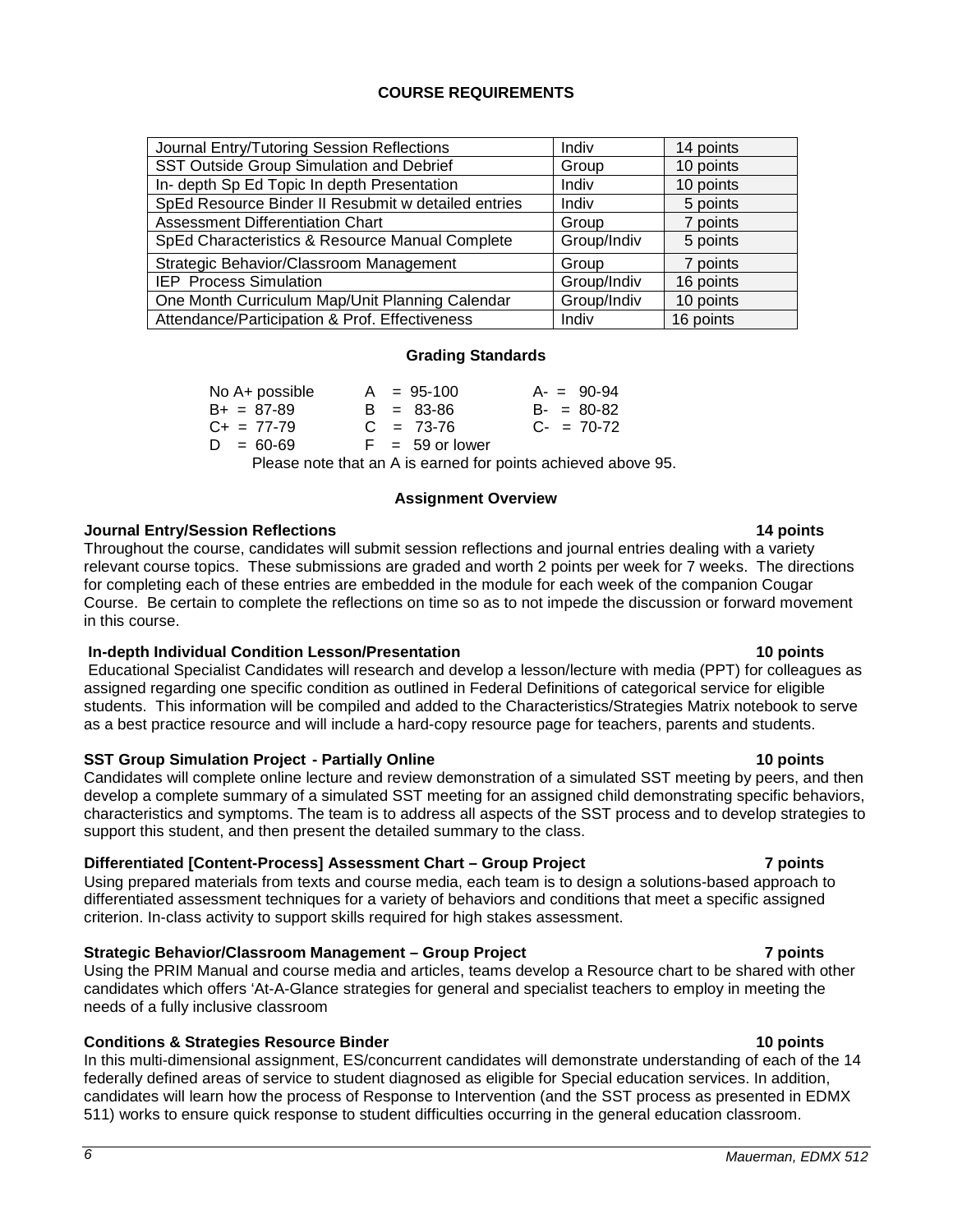# **IEP Process 16 points**

In this multi-dimensional assignment candidates will demonstrate understanding of best practices in the IEP process. In class simulation of the process Reading materials to prepare you for this assignment are posted in the

# **One Month Planning Calendar 10 points**

This assignment requires candidates to work with their group/team to develop and report on a proposed onemonth planning calendar. Each group plan will cover all appropriate learning standards for a selected grade level. The final document will be a 4to 5 page plan for one full month to 6 weeks. The detailed plan will be submitted in assignment portal and will conform to the format as outlined in class.

# **Participation 16 points**

Because the role of the Educational Specialist is that of a professional with an advanced credential, the interpersonal skill and practice of appropriate professional and encouraging behavior is also of utmost importance. EDMX 512 is designed to foster community and collaboration in its highest form. This practice does not allow for sidelining, abstaining from flexible grouping, any form of judgment or disapproval of another classmate as a person.

Candidates are scored upon classroom participation and effectiveness as a group member. It is expected that all candidates will behave in a professional manner at all times during the course, both in class, online and in the field. This will require that every candidate approaches instructors, school personnel, and colleagues in a respectful manner that emphasizes solution finding and creative collaboration, cheerful execution of classroom tasks and a non-antagonistic demeanor, as outlined.

**The development, fostering of or refusal to dissolve cliques which exclude or distance ANYONE in the cohort will result in automatic removal of points. This includes any form of gossip, bullying, backstabbing or ill will of any form. The instructor will provide one warning with recommendations and/or solutions then will remove points without further notice.** 

Full attendance means that candidates are not distracted or hampered from productivity by electronic devices.. As a rule, cell phones shall be turned off or to the vibrate mode during class. Laptop computers are essential to the process of our learning; however, it is expected that all students will avoid personal or recreational use of computers during class and that laptops will be put away at the request of the instructor. Of course, participation also includes the extent to which all candidates participate in class discussion, interact with colleagues, instructors, and submission of all discussion to forums and session reflections **on time**.

Please see class schedule on following page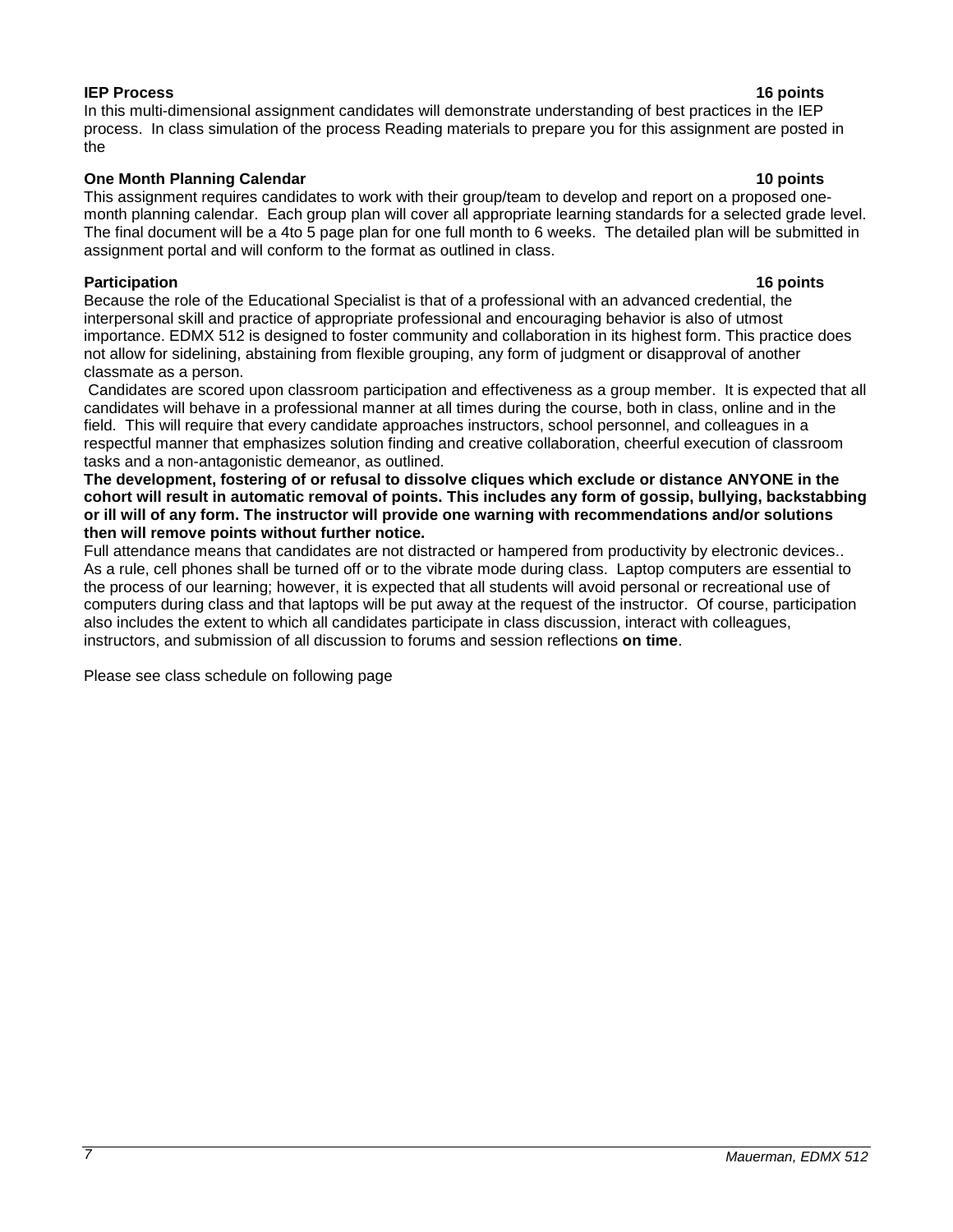## **SCHEDULE/COURSE OUTLINE EDMX 512** *TENTATIVE-MAY CHANGE* **COURSE SCHEDULE Spring 2014 – Mauerman**

| Week/<br><b>Session</b>                                  | <b>Topic &amp; Session Activity</b>                                                                                                                                                                                                                                                              | <b>Readings &amp; Assignments</b><br><b>Prep for Class this Day</b>                                                                                                                                                               | <b>To Do/Submit</b>                                                                                                                                                         |
|----------------------------------------------------------|--------------------------------------------------------------------------------------------------------------------------------------------------------------------------------------------------------------------------------------------------------------------------------------------------|-----------------------------------------------------------------------------------------------------------------------------------------------------------------------------------------------------------------------------------|-----------------------------------------------------------------------------------------------------------------------------------------------------------------------------|
| 1/20                                                     | MLK Federal Holiday-No class mtg<br>Table Group Assignment: SST<br>Individual reading, group meetings                                                                                                                                                                                            | Read SST Lecturette, photo demo<br>and set up meeting date                                                                                                                                                                        |                                                                                                                                                                             |
| $^{\circledR}$<br>1/27                                   | <b>Cohort Business Meeting</b><br>Tutoring, Journal Entry<br>· In depth Category Presentations<br>· TPA 3 & 4 Requirements/O'view,                                                                                                                                                               | Review TPA 3 materials, calendar.<br><b>Create</b> semester Master Calendar<br>View Bill Gates talk                                                                                                                               | <b>Submit Journal Entry/reflection</b><br>Submit SST assignment detail<br>in CC module 1                                                                                    |
| $\overline{2}$                                           | <b>Introduction/Course Overview</b><br>In depth Category Presentations<br><b>Assignment Review, Course Detail</b><br>· SST Presentations                                                                                                                                                         | Begin Research for in-depth category<br>presentation after sign up in class<br><b>Read Observation Lens Borich article</b>                                                                                                        |                                                                                                                                                                             |
| $^{\circledR}$<br>1/30<br>3                              | <b>Cohort Business Meeting</b><br>In depth Category Presentations<br>.Tutoring, Journal Entry<br><b>Observation Reloaded Activity</b><br><b>Lecture Web Quest CA Dept of</b><br>Ed: Curriculum Standards,<br><b>Frameworks, Universal Access</b>                                                 | <b>Explore CA state teaching standards</b><br>for in class work.<br><b>Read CA Grade level "old"</b><br>frameworks;<br>http://www.cde.ca.gov/re/pn/fd/docume<br>nts/englangdev-stnd.pdf<br>http://www.calstat.org/closingachievem | Submit: journal entry/ reflection<br><b>Submit: definition &amp; analysis</b><br>chart<br>Choose grade level as a group for<br>both Month long Plan and IEP<br>assignments. |
| $\overline{4}$                                           | In depth Category Presentations<br><b>Strategic Behavior/Classroom</b><br><b>Management Project</b>                                                                                                                                                                                              | entgapmessages.html<br>http://idea.ed.gov/explore/home<br><b>PRIM Manual</b>                                                                                                                                                      | <b>Submit Clsrm Mgmt Group</b><br>Project                                                                                                                                   |
| ③<br>2/6<br>5                                            | <b>Cohort Business Meeting</b><br>In depth Category Presentation<br>·Tutoring, Journal Entry<br>·SpEd Resource Binder Revisited<br><b>Curriculum Map Intro</b>                                                                                                                                   | Read: Hardmann Ch 9 through 15<br><b>Bring SpEd Resource Binder</b><br>Purchase or download both a month<br>long and a year-long calendar. Access<br>and make a copy of a district calendar                                       | Submit: journal entry/ reflection<br>Print out all of one selected grade<br>level teaching standards for in<br>class work,                                                  |
| 6                                                        | · In depth Category Presentation<br>· Unit Planning: Month Long<br><b>Curriculum Map Workshop</b>                                                                                                                                                                                                | for in class work.<br>View: Lemov videos, find alternative<br>techniques                                                                                                                                                          | Resource Binder Check                                                                                                                                                       |
| $\bigcirc$<br>2/13<br>$\overline{7}$<br>$\boldsymbol{8}$ | . Cohort Business/Team building<br>• In depth Category Presentation<br><b>·Tutoring, Journal Entry</b><br><b>Assessment Differentiation</b><br><b>Wkshp</b><br><b>Assessment &amp; Culture</b><br>· In depth Category Presentations<br>· Nondiscriminatory Assessment<br>Collecting Student data | Read: Hardmann, Ch 2 (review)<br><b>Read: Assessment articles in CC</b><br>Read: Thousand lecture on<br>nondiscriminatory evaluation/FAPE<br><b>Explore:</b> Units and unit planning, bring<br>info to class                      | Submit: journal entry/ reflection<br><b>Submit: Assessment Group</b><br>Activity                                                                                            |